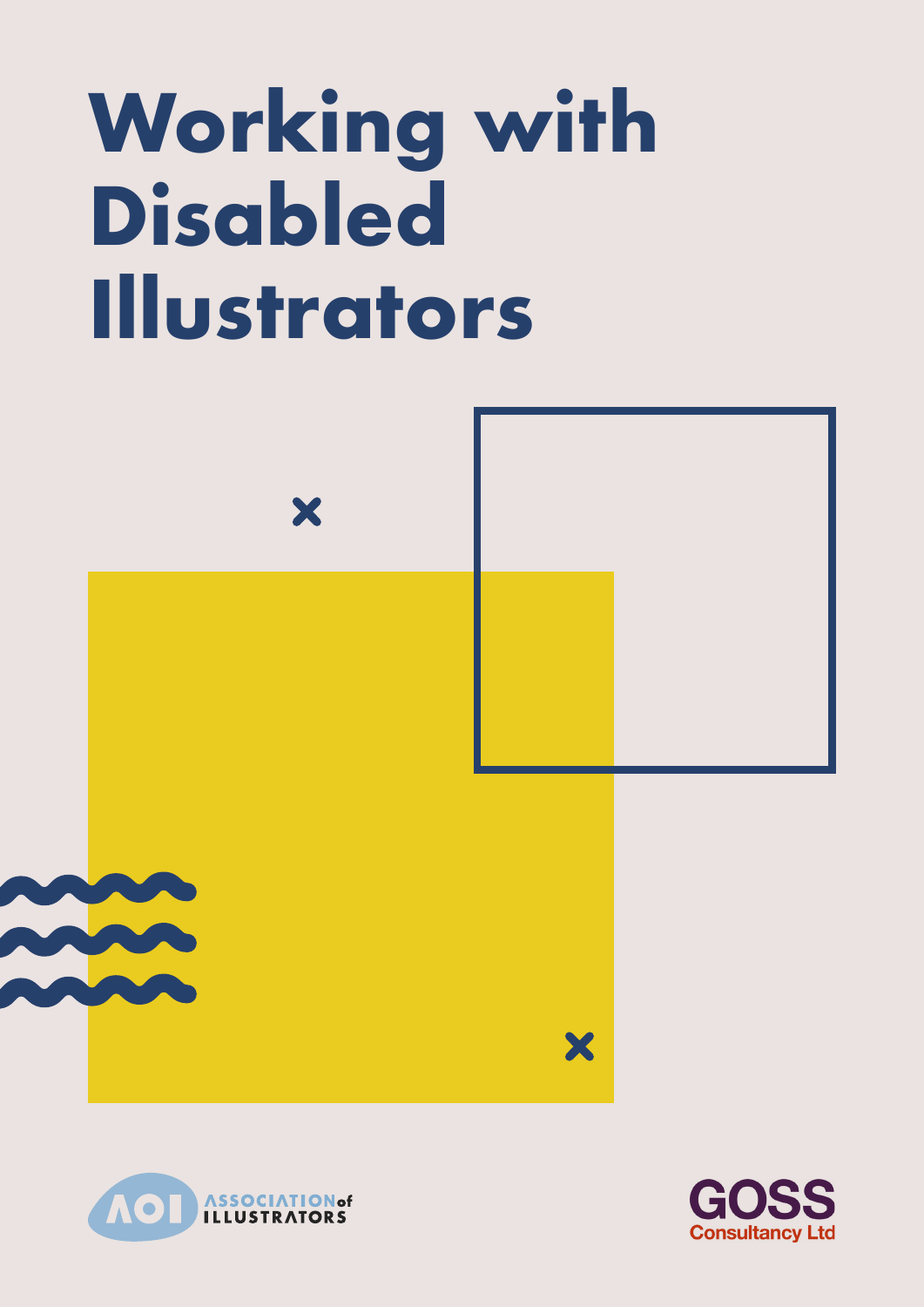

## **Introduction**

We want to help you engage effectively with all illustrators. In a recent survey we learnt that many disabled illustrators did not feel able to engage with commissions because reasonable adjustments were not being made. So, in partnership with Goss Consultancy, we have created this guide.

Finding the best illustrator for the job is your most important criteria. These suggestions of small changes will open your brief up to a wider pool of talent and increase the opportunity to find the best illustrator for the job - who may happen to be disabled.

Everyone benefits from inclusive design: people watching videos on noisy trains need subtitles, and clean design aids readability for all. Around a billion people worldwide (that's 15% of the global population) have some form of impairment.

Not all disabilities are obvious and not all disabled people identify as such. By adapting your processes to ensure accessibility you will give opportunities to those with 'hidden' disabilities, such as people on the autistic spectrum or people with diabetes.

This simple resource looks at three areas:

- Tips to open up your commissions to all
- Some ideas for working effectively with disabled illustrators
- Some tips around general communication and etiquette.

This is a very simple document, giving some useful pointers. Links at the end to get more detail from specialist organisations.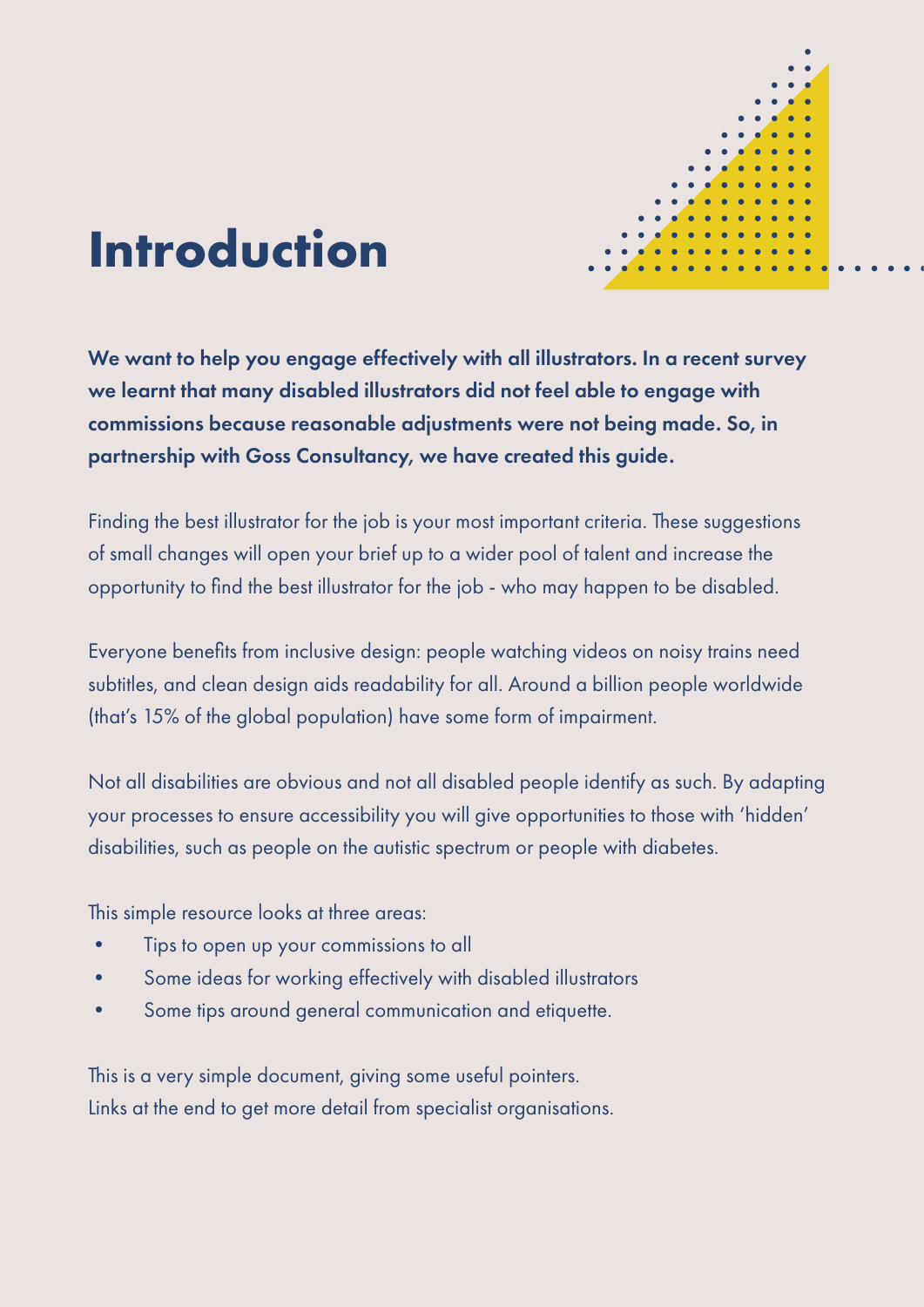# **What is accessibility?**

Ensuring accessibility means ensuring processes and services can be accessed by everyone – whether they are disabled or not. This creates an inclusive environment from which everybody benefits.

#### **What are reasonable adjustments?**

Reasonable adjustments are changes over and above what you normally provide which are made to avoid disadvantaging disabled people. The changes might be physical (e.g. ramps or improved lighting), or procedural, (e.g., extending timescales or using different formats.)

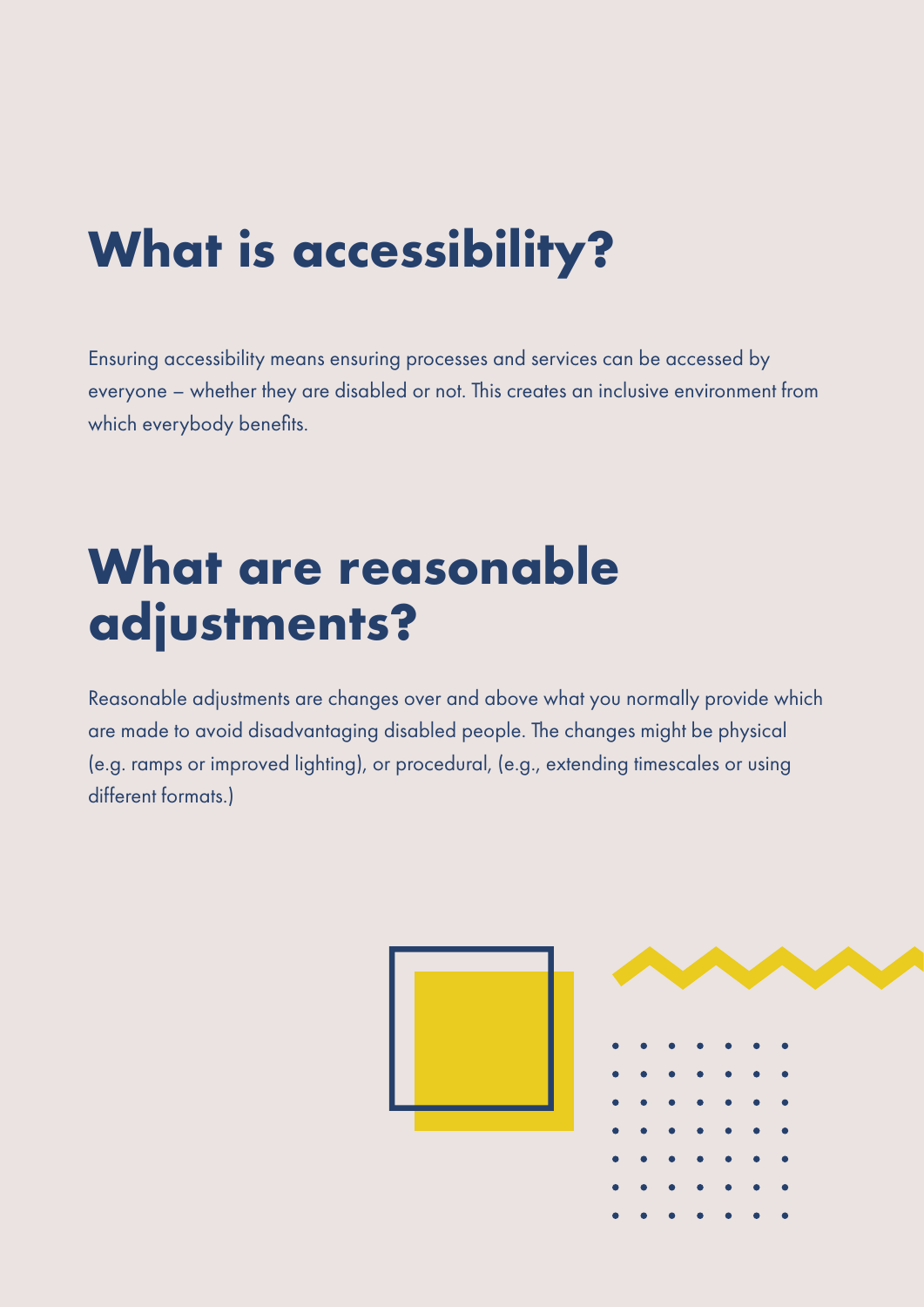**Tips**

#### **Increase the accessibility of your commissions**

# **Widen your pool**

Consider where you source your illustrators from. Consider using artists you have not worked with before, look in places you don't usually look or try a different agency.

## **Preparing a brief**

There are some simple steps you can take to make sure your brief is accessible:

- Use 12pt font as minimum. 12pt is the absolute minimum recommended, with 14pt being advisable.
- Use bold text for emphasis. Avoid italics and use bold instead. Italics are not accessible for people who have a visual impairment or dyslexia: almost two million people in the UK live with sight loss; 10% of the population have dyslexia. Similarly, avoid serif or 'handwritten' fonts or capitals as they are hard to read.
- Colour contrasts. Contrast between coloured backgrounds and overlaid text should be at least 25%. So, no pale colours on a pale background, however great it might look. Think too about colour-blindness and the colours that are most often confused (e.g. red and green).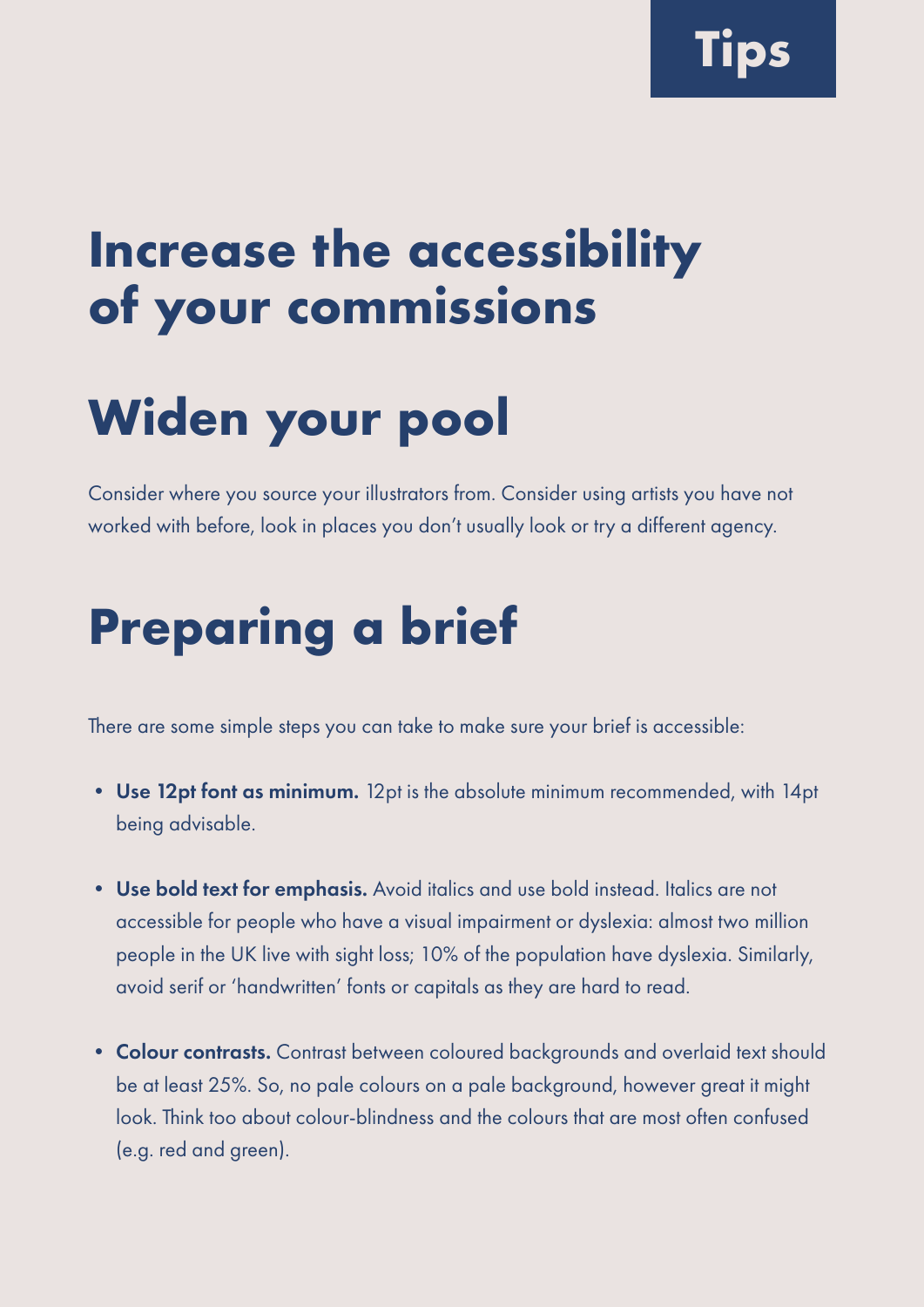- Plain English. Writing clearly and concisely will enhance the accessibility of your text. Avoid the use of jargon and acronyms wherever possible. The Plain English Campaign provide excellent guides to assist on their website [www.plainenglish.co.uk](http://www.plainenglish.co.uk).
- Formats. Offer word documents and PDFs as downloads because some screen readers (assistive technology used by those with a visual impairment or dyslexia) can't scan PDFs.
- Consider audio recording your own versions as simple mp3 files which can be downloaded from your website.
- Invite people to ask for different formats without it sounding like a chore. For example, say 'please ask us for this information in alternative formats' rather than 'this information is available in alternative formats upon request'. Know which alternative formats you can supply, and how long it will take you to produce them.
- Ask about access. You should ask about access requirements but don't make that sound like a chore either! Don't assume what may or may not be needed. Make some suggestions, but be open to other options. The earlier you know, the better you can prepare.

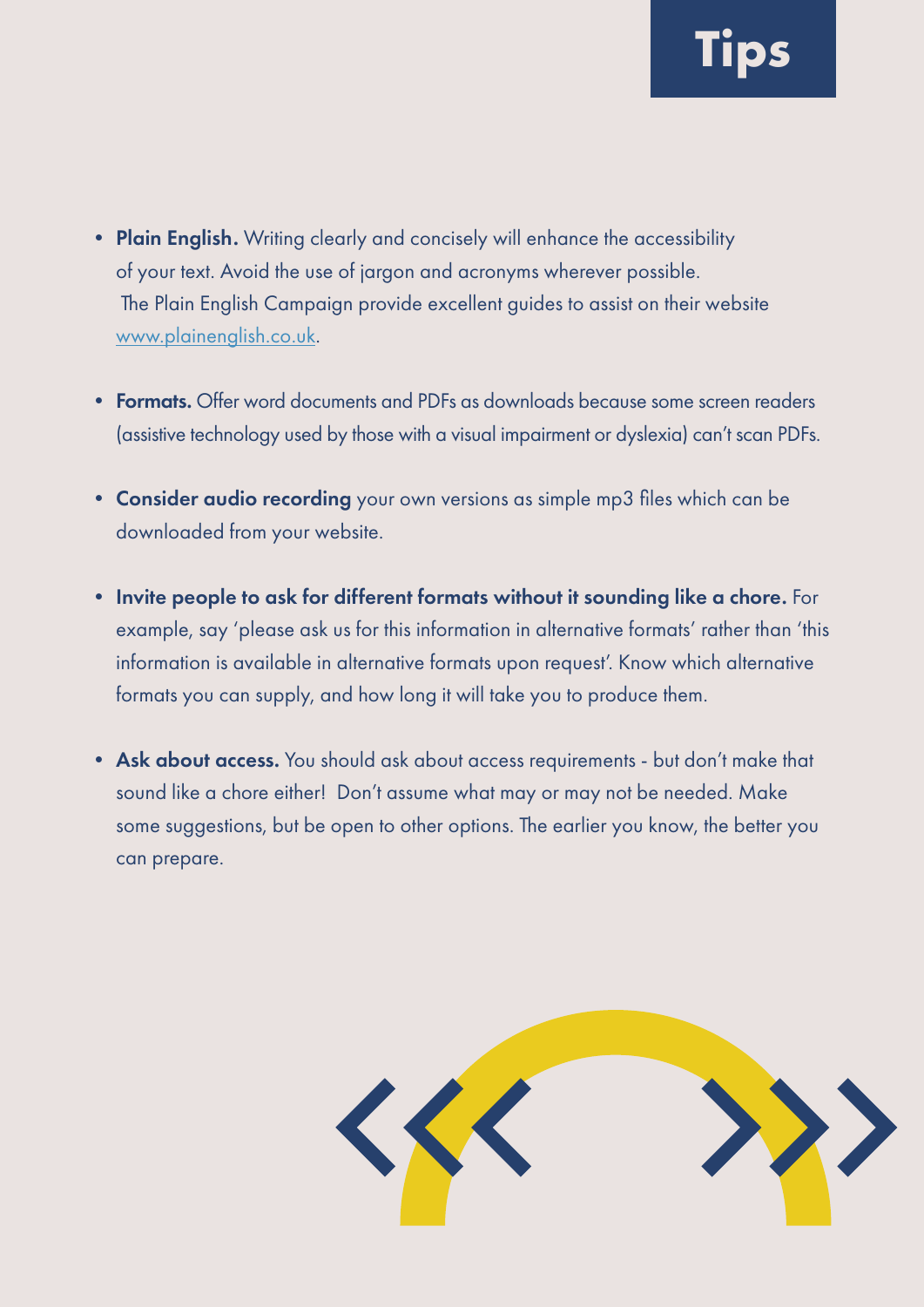**Tips**

## **Working with disabled illustrators**

Fantastic! You have found the right person to create great work, and that person is disabled. These tips offer a broad overview – but it's always most important to understand the individual's access needs.

- Preparation. Share documents well in advance, and make sure they are presented in a format that is accessible (using the guidelines above) to allow time for preparation. If the illustrator requires a support worker or BSL interpreter, they will also appreciate getting information in advance!
- Communication. Some illustrators may prefer phone calls to emails or physical meetings. For others phone calls will be a barrier. Likewise the use of Slack (or similar) can work well in some cases but not others. Talk to the illustrator about how best to communicate. Think also about internal systems and processes, for example file naming conventions which may be inaccessible to illustrators who have dyslexia.
- Administration. Make sure that details of dates and deadlines, administration and invoicing requirements are provided in writing, in a format that is accessible. Give sufficient time to allow the illustrator to review any legal documents such as licensing arrangements before they need to provide a signature.
- Flexibility. Where possible, allow some flexibility for timings and dates. Some candidates will require extra time to plan and organise arrangements.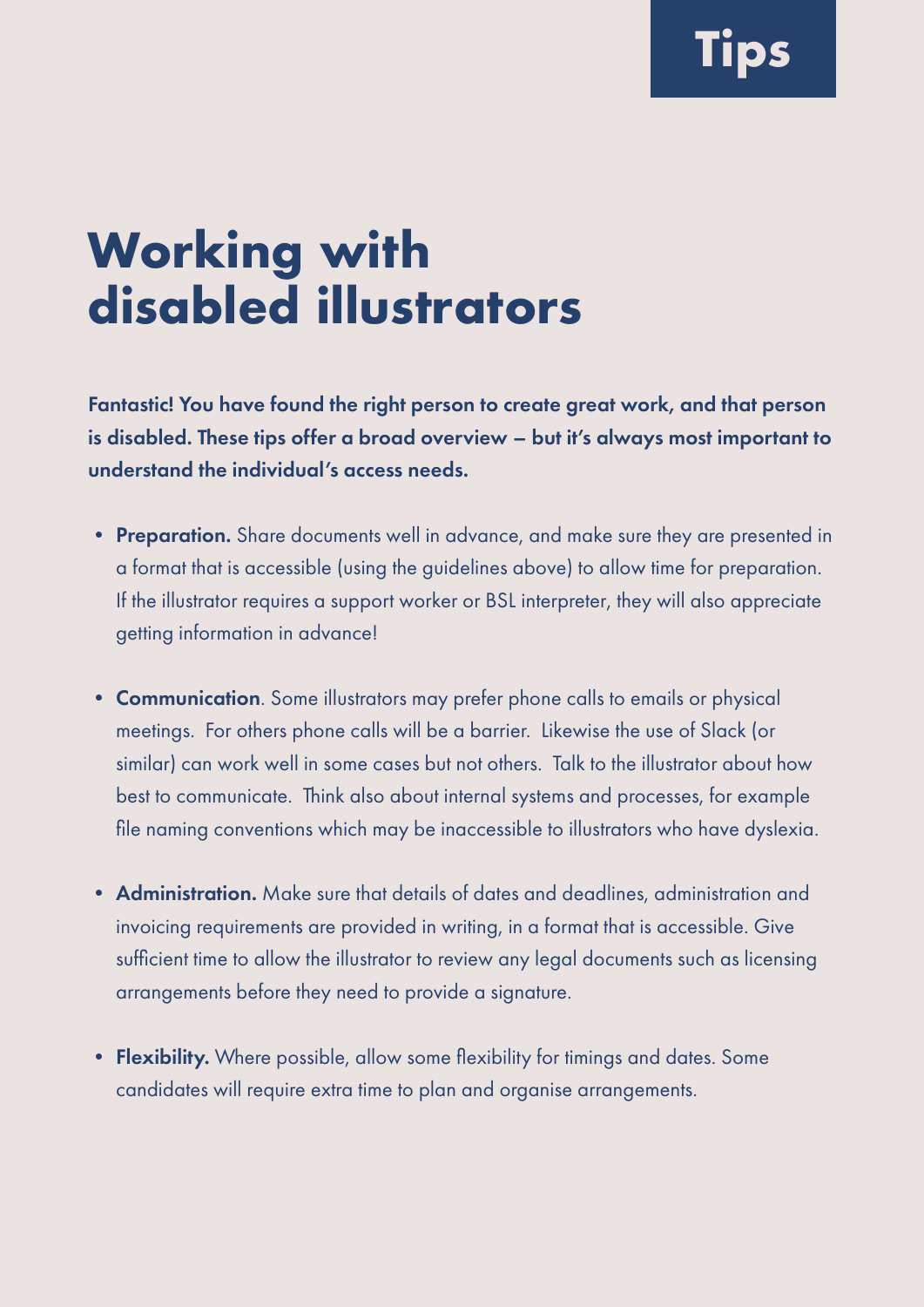• Meetings. Some disabled people find digital meetings to be more accessible than physical meetings, but the reverse may also be true. Ask the illustrator what method of discussing the project is best for them.

If you require a physical meeting, provide comprehensive instructions about how to get to the venue with details of parking, drop off areas and building access arrangements. Avoid early meetings where appropriate and agree meeting lengths in advance. If you need to alter meeting times or lengths try to give as much notice as possible. Follow up meetings with written summaries.

- Digital meetings. Online meeting platforms offer a variety of accessibility features such as subtitling, shared screens and the option to record meetings. Let illustrators know which platform you prefer but be prepared to use a different platform at their suggestion as the add on features available may be better suited to their individual needs. Suggest that the illustrator sets up the meetings so they can do so in the way that best suits them.
- Contact. Make sure the illustrator has a specific contact. Ensure this person can be contacted in various ways (e.g. via email, text, and telephone).

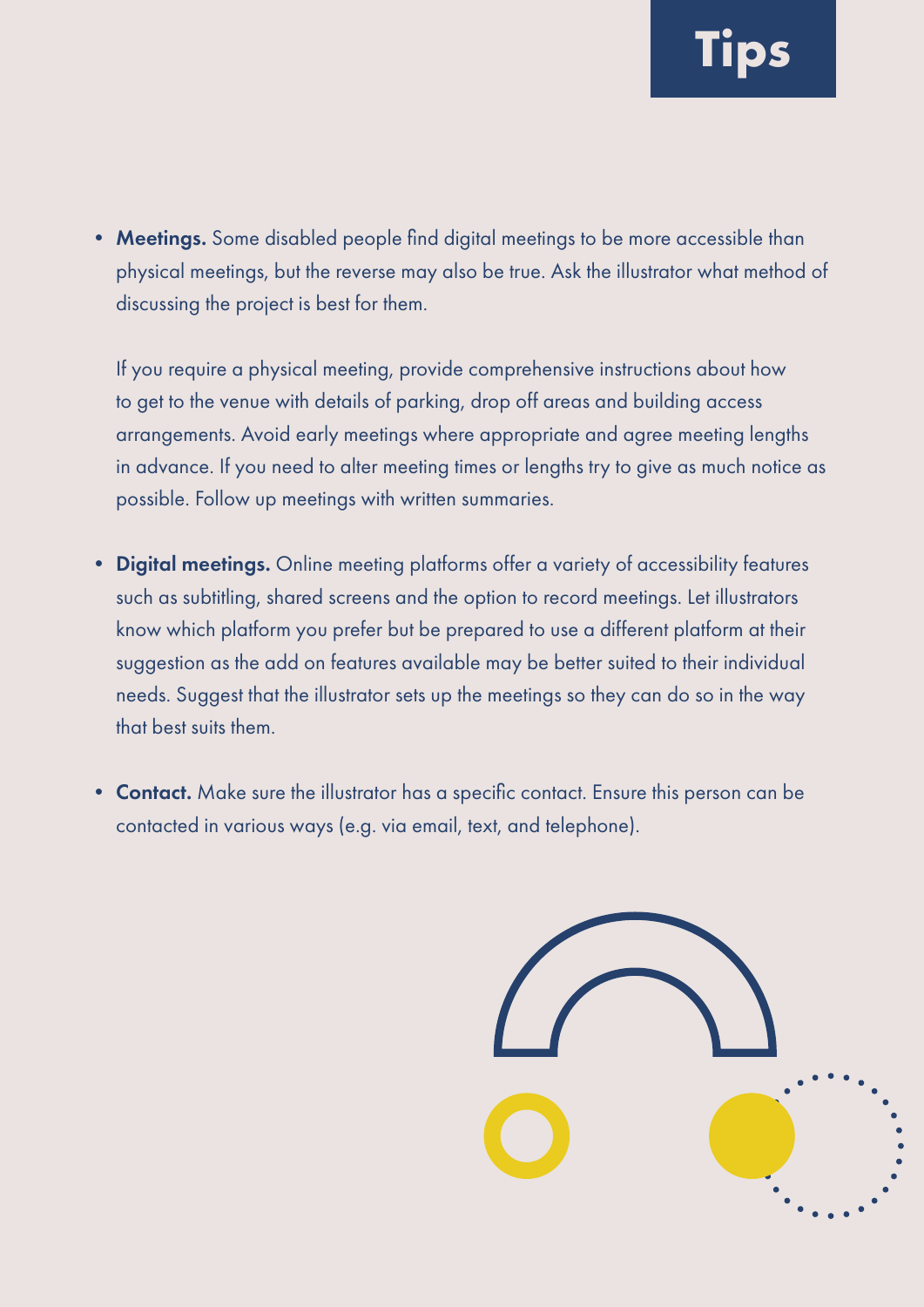**Tips**

#### **General communication and etiquette**

- The Arts community use the term 'disabled person' rather than 'person with a disability'. However, some disabled people may use different terminology, in which case follow their lead and use their language. Remember that intent matters more than the words you use - treating a disabled person just as you treat others is much more important than getting the language exactly right.
- Be sensitive and confident. Remember that the disabled person will know how to manage their own situation but be prepared to offer assistance if asked.
- Do not push a wheelchair without the user's permission. Grabbing or resting on someone's wheelchair is not appropriate.
- When communicating with a wheelchair user, try to seat yourself so that you can talk at eye level.
- Do not interfere with working assistance dogs, it may distract them.
- When talking with someone who has a visual impairment, make sure you say when you are leaving the discussion, so they are aware you are going.
- When guiding someone with a visual impairment, offer your left elbow and let them know when they are near to steps, ramps, railings or doorways.
- Do not make assumptions. Everyone's experience is unique and some impairments are invisible.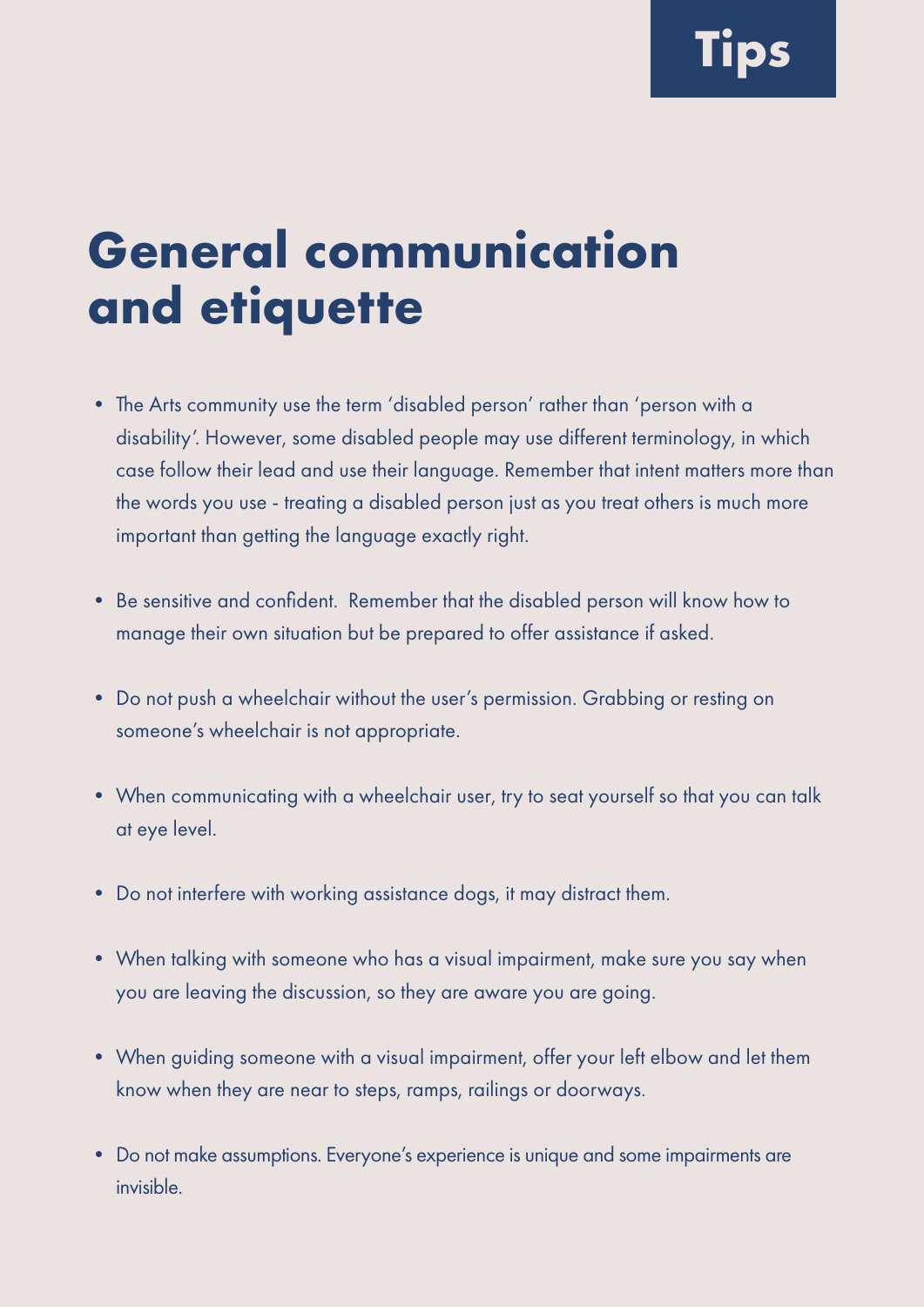# **During meetings**

- Identify the candidate's preferred method of communication and use this during interviews e.g. lip reading, sign language, writing things down etc.
- Use clear language and consider slowing your speech if appropriate.
- Remember body language is not always a reflection of what someone is thinking or feeling. Don't be put off if a candidate doesn't make eye contact, for example.
- Look directly at the candidate when you are speaking to them. Make sure the lighting is sufficient and it is possible for everyone to view each other without any obstructions e.g. hands, flowers, water, computer screens etc.
- If you are using a sign language interpreter, remember to look and speak directly to the illustrator, not the interpreter.
- If you are unsure what someone has said, be confident, friendly and relaxed and ask them to repeat themselves. It can help to repeat back what you believe they said to avoid misunderstandings.
- If you are having problems communicating then, with the illustrator's agreement, ask if someone else can assist you.